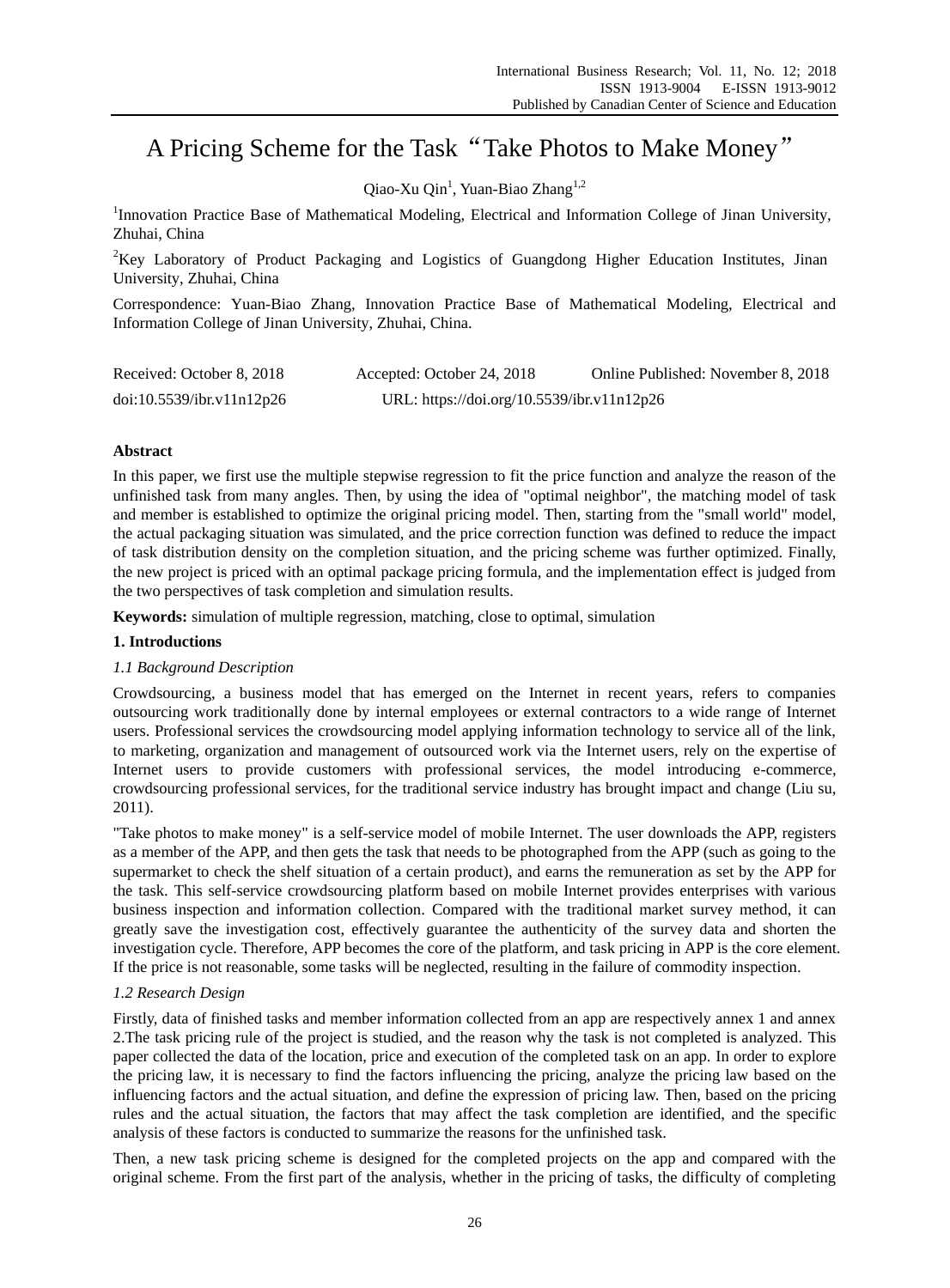unquantified index value.

tasks, or in the reasons for unfinished tasks, the location of tasks always has a direct or indirect relationship with the pricing. In order to design a better pricing scheme, the new pricing scheme is designed based on the location relationship between tasks and members.

Finally, in the case of a concentrated task distribution, the pricing model when the task is packaged and released is considered and evaluated. It can be seen from the second part that the user pursues unit distance gain when completing the task. When the task distribution is more concentrated, even if the benefit of a single task is lower, there will be higher benefit per unit distance due to the task concentration. In the same way, when the task is distributed, the benefit per unit distance is lower even if the single task has a high profit. To further improve the model. The pricing model should be improved for task distribution.

#### **2. The Establishment and Solution of the Model**

#### *2.1 The Task and Member Distribution are Clustered*

There are many data processing methods, such as interval convergence processing, standardization processing, clustering processing, etc., and appropriate data processing methods can be selected according to specific data. This paper adopts Z-score standardization method to process data. The steps of Z-score standardization processing are as follows:

processing are as follows:<br>For the index value  $x_{ij}$  ( $i = 1, 2, \dots, n$ ;  $j = 1, 2, \dots, m$ ) of *m* items of *n* evaluated objects, the new standardized index value is

$$
x_{ij}^* = \frac{x_{ij} - x_j}{s_j}
$$

Where, 1  $1 \nightharpoonup^n$  $\overline{x_j} = \frac{1}{n} \sum_{i=1}^{n} x_{ij}$  is the average value of the Jth index of *n* evaluation objects, and 2 1  $s_j = \sqrt{\frac{1}{n} \sum_{i=1}^{n} (x_{ij} - \overline{x_j})}$ is the mean variance of the Jth index of  $^n$  evaluated objects, that is,  $x_{ij}^*$ (uation objects, and  $\sqrt[n]{n} \xrightarrow{?} \frac{?}{n!}$  is integral in the *x<sub>ij</sub>*  $(i = 1, 2, \dots, n; j = 1, 2, \dots, m)$  is the

The k-means method is used to cluster tasks and member distribution (Tingting Li, 2015). First, randomly choose K objects as the initial clustering center from the distribution coordinates and then loop. Then, the distance from each object to the central object is calculated according to the mean value of the central object, and the corresponding object is divided again according to the minimum distance. Finally, the mean value of each cluster is recalculated until the center of the cluster does not change, making the following formula minimal (Zhuo jinwu, 2014).

$$
E = \sum_{j=-x_i \in w_i}^{k} \left\| x_i - w_j \right\|^2
$$

Where  $m_i$  is the mean of the ith cluster and  $x_i$  is the variable in the ith cluster, so the distance between the variables in the cluster and the mean should be minimized.The clustering results are as follows:



Figure 2.1. Membership profile Figure 2.2. Task profile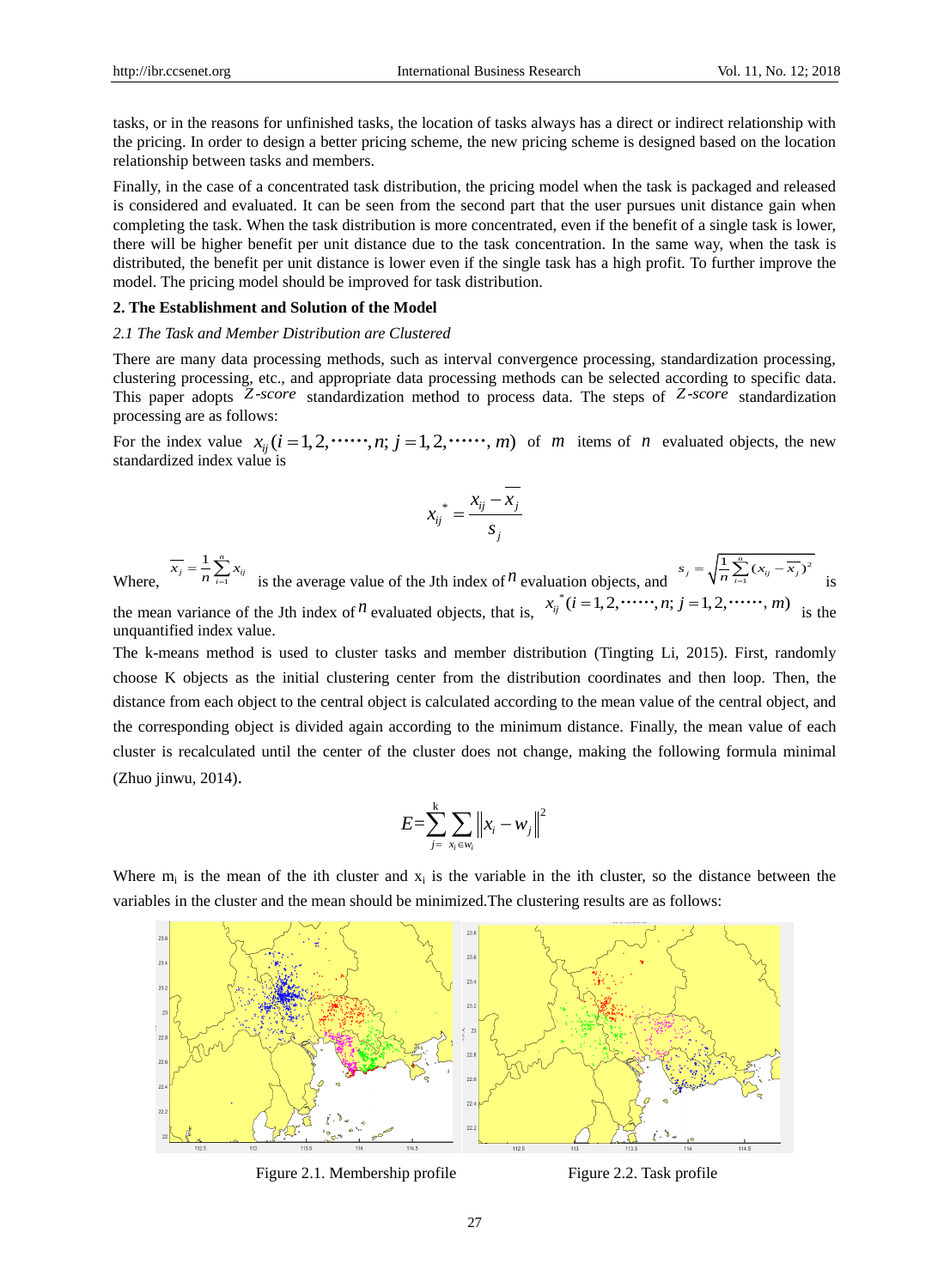## *2.2 Spatial Distribution of Task Pricing*

With the help of surfer8.0 software, the spatial distribution of the task price in annex 1 is described, so as to obtain the spatial distribution diagram of the pricing of each task. The results are as follows:



Figure 2.3. Task pricing diagram

In the figure above, most areas are relatively light in color, indicating that the area between 65 and 75 accounts for the majority of the task pricing, while the darker areas with higher pricing are mostly distributed in sheet form, and the task pricing near the darker areas is also relatively high, while the continuous areas are generally the same or similar in price.

From the actual analysis, the location of the task determines whether the platform members need to spend a certain amount of time and energy to arrive and complete, and the tasks that require members to spend more energy to complete are often located in remote locations, so the pricing of such tasks should be improved to motivate members to complete the task.

To sum up, there is a close relationship between task pricing and task location. Therefore, the longitude and latitude of the location coordinate level task point is used as the variable influencing the pricing.

## *2.3 Model of Task Pricing*

According to the above analysis, the price of the task is closely related to the location of the task, so the longitude and latitude of the task point can be taken as the independent variable affecting the price.

In addition, the task price far away from the member location should be increased accordingly. When the price increase of a task does not match the distance increase, the task may not be completed. In order to motivate members to complete tasks, the price should be increased when the distance between tasks increases. Based on this, the p-d (price-distance) matching factor is defined as the third variable influencing the price. The matching factor is used to measure the matching degree of the change of task distance and the change of task list price. Only when the change degree of the two is consistent can the task be accepted and completed by members.

Based on k-means clustering analysis, the tasks in annex 1 are classified into four categories according to the coordinates (figure 2-1), and the average price of each type of task is calculated.

The ratio of the price and the clustering average price of each specific task to the price and the average price of all tasks is defined as the degree of price change, that is

$$
P_C = \frac{P_i - \overline{P}}{\sum_{i=1}^{835} (P_i - \overline{P})}
$$

 $P_c$  is the degree of price change,  $P_i$  is the Price for task i,  $\overline{P}$  Is the average price of the category to which task item belongs。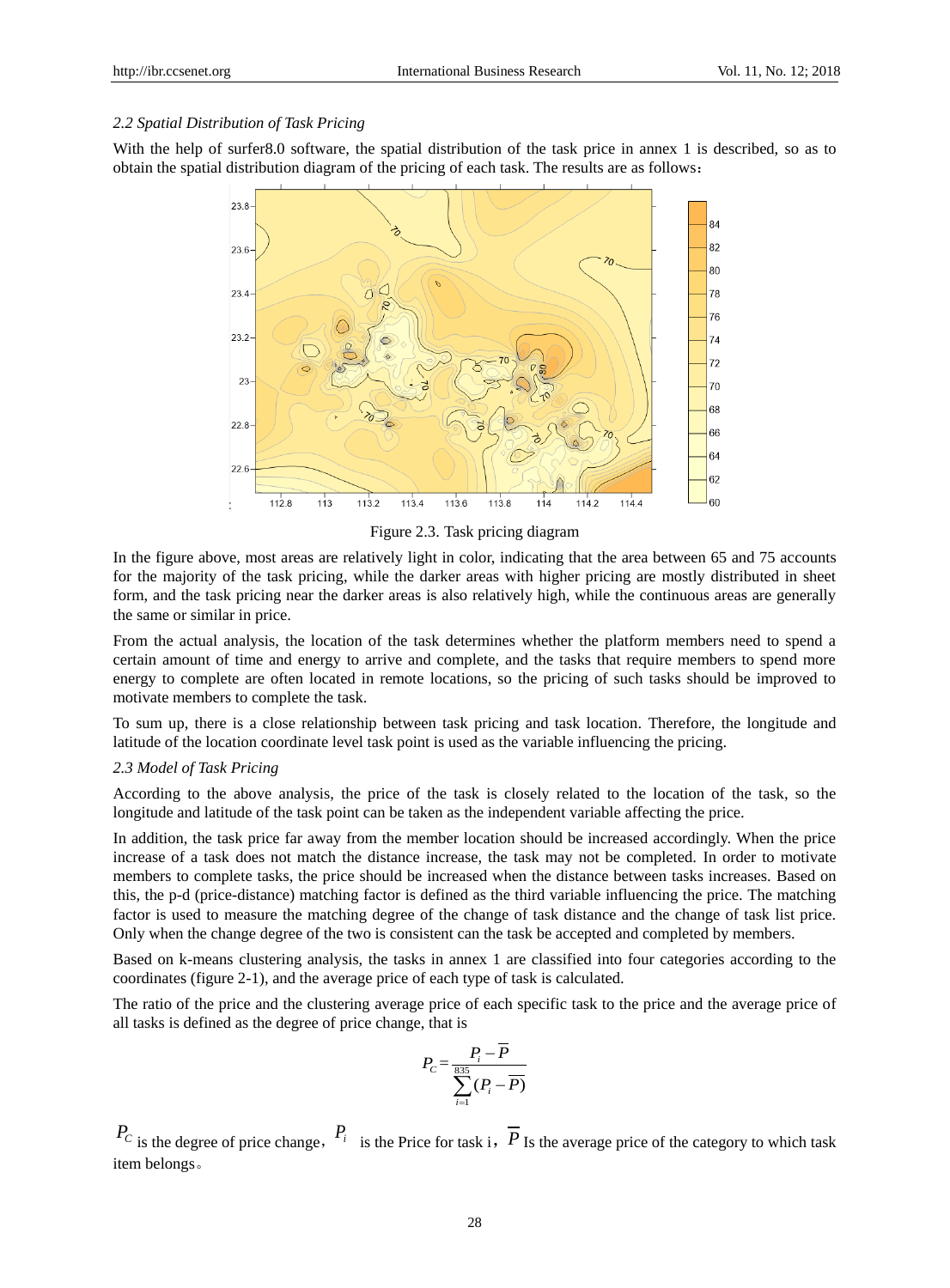Again using K - means method according to its location in the annex ii member into four classes (figure 2-2), clustering center of purple category is (22.91, 22.91), clustering center of the red category for (22.99, 22.99), blue category of clustering center for (23.16, 23.16), clustering center of the green category for (22.64, 114.07). The task location to the member center distance clustering and the ratio of the sum of all the tasks to the member center distance is defined as the distance change, due to the topic given data point location change is very small, You can almost view it as a plane, where the Euclidean distance is calculated to measure the distance between two points. That is

$$
D_C = \frac{\sqrt{(x_i - \overline{x})^2 + (y_i - \overline{y})^2}}{\sum_{i=1}^{835} \sqrt{(x_i - \overline{x})^2 + (y_i - \overline{y})^2}}
$$

The ratio between the degree of price change and the degree of distance change is defined as the p-d interaction factor, which is expressed by the formula

$$
PD = \frac{P_C}{D_C} = \frac{\frac{P_i - \overline{P}}{\sum_{i=1}^{835} (P_i - \overline{P})}}{\frac{\sqrt{(x_i - \overline{x})^2 + (y_i - \overline{y})^2}}{\sum_{i=1}^{835} \sqrt{(x_i - \overline{x})^2 + (y_i - \overline{y})^2}}}
$$
(1)

To the degree of the degree of price change and the distance change using z - score method standardization, to eliminate the influence of the dimension, after processing of numerical plug (1) calculate the each task points matching values, based on the above analysis, define the task for the multivariate linear regression equation model is established, with task price as the dependent variable, the longitude, latitude, and the matching factor for the multiple linear regression equation of independent variables can be obtained as follows:<br>  $P = \beta_0 + \beta_1 * La + \beta_2 * Lo + \beta_3 * PD$ 

$$
P = \beta_0 + \beta_1 * La + \beta_2 * Lo + \beta_3 * PD
$$

Where  $La$  is the latitude of a task point,  $Lo$  is the longitude of the task point, and  $PD$  is the p-d interaction factor.

There are some mutant values in the p-d interaction factors. Although it may be reasonable to consider the occurrence of these values from the actual situation, it will affect the fitting effect of the model. Therefore, these singular data should be removed when fitting the equation (annex 2).In the previous 90% or 742 data, multiple regression was solved by matlab and the optimized regression equation can be obtained by using the regression toolbox in matlab<br> $P = -199.5307 + 3.41324 La + 1.6699 Lo - 0.08189PD$ toolbox in matlab

$$
P = -199.5307 + 3.41324La + 1.6699Lo - 0.08189PD
$$

#### *2.4 Model of the Factors Influencing the Complexity of the Task*

Besides the distance of the task and the matching degree of the price, the difficulty of completing the task also affects the setting of the price. The harder the task is, the higher the price should be. According to the conclusion that the task is more difficult to complete when it is farther away from the member location, this paper measures the difficulty of completing the task by the distance between the task and the member center, and takes the difficulty as an influence factor to indicate the influence of the difficulty of the task on the pricing. *Distance from cluster center for task i Distance for task is more difficult to complete when it is farther away from the member location, this pficulty of completing the task by the distance between the task and the me* 

 *Average distance from all points to cluster center* 

In terms of the formula:

$$
d_i = \frac{\sqrt{(x_i - \overline{x})^2 + (y_i - \overline{y})^2} * 835}{\sum_{i=1}^{835} \sqrt{(x_i - \overline{x})^2 + (y_i - \overline{y})^2}}
$$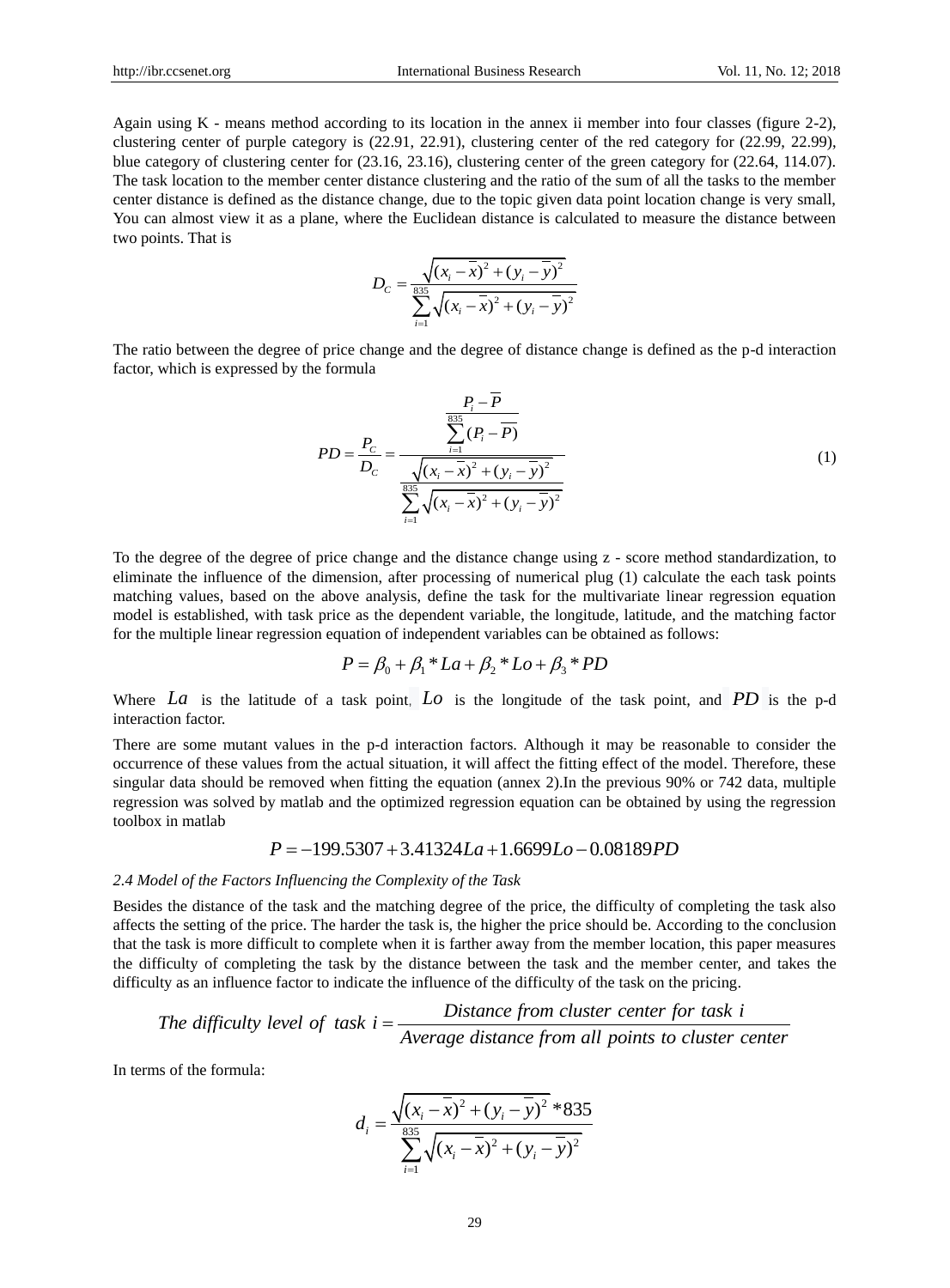$d_i$  is the difficulty level of task I<sub>,</sub>  $\sqrt{(x_i - \overline{x})^2 + (y_i - \overline{y})^2}$  Is the distance from the cluster center for task i.

Under the condition of considering the impact of task difficulty on pricing, the model of pricing can be obtained as

$$
P = (-199.5307 + 3.41324La + 1.6699Lo - 0.08189PD)di
$$
\n(2)

The effect of equation (2) is tested with the remaining 10% data as above, and the average value of prediction error is 6.10% (annex 2).Compared with the model without the influence factor, the error value of the model is reduced to a certain degree by 6.94%. Therefore, it can be judged that the effect of the pricing rule is better after adding the influence factor of the difficulty of the task.

### *2.5 The Cause of the Unfinished Task*

According to annex I, the project has a total of 834 tasks, among which 521 tasks have been completed, with a completion rate of 62.47%. There are a certain number of unfinished tasks. According to the above analysis, the location of a task has the greatest impact on the completion status. Secondly, the price level also determines whether a task is attractive. The matching degree of price-distance also affects the members' willingness to accept a task to some extent. Finally, the limit of the member's acceptance of the task and the credibility of the member will also affect the completion of the task. Therefore, the reasons for unfinished tasks are analyzed from the following four perspectives:

#### (1) Geographical location

The clustering results are drawn according to the distribution of completed and unfinished tasks. From the completion degree of different regions, it can be concluded that there is a great relationship between task completion and geographical location. At the same time, the coefficients of the two variables of longitude and latitude can be obtained from the regression equation are relatively large, so the pricing has a great relationship with longitude and latitude, namely the location, while the pricing can directly determine whether the members are willing to complete, so the geographic location has a great relationship with whether the task can be completed.



Figure 2.4. Task completion map

The red dots represent unfinished tasks, the green dots represent completed tasks, and the blue dots represent members' positions.

By common sense, the closer you get to a densely populated area, the easier it will be. Topic given the task of position in central guangdong province roughly, observe the task completion of the task distribution can be found that there are several regional degree is higher, respectively in longitude 113.3  $\degree \sim 113.6 \degree$  and 113.6  $\degree \sim 113.8 \degree$ and 113.9 ° and 114.2 ° range. Corresponding to the actual longitude, the region between these three longitude degrees is exactly three cities, namely guangzhou, dongguan and shenzhen. Therefore, the conclusion of higher completion degree of urban area can be obtained compared with other regions.

From a practical perspective, densely populated areas tend to be economically developed regions(Lina Wang & Aoran Xu, 2015), (Xiaorong Jiang & Shenglan Qang, 2017), which are more convenient to carry out various surveys and to reach the survey areas, so the number of people receiving tasks and the completion degree of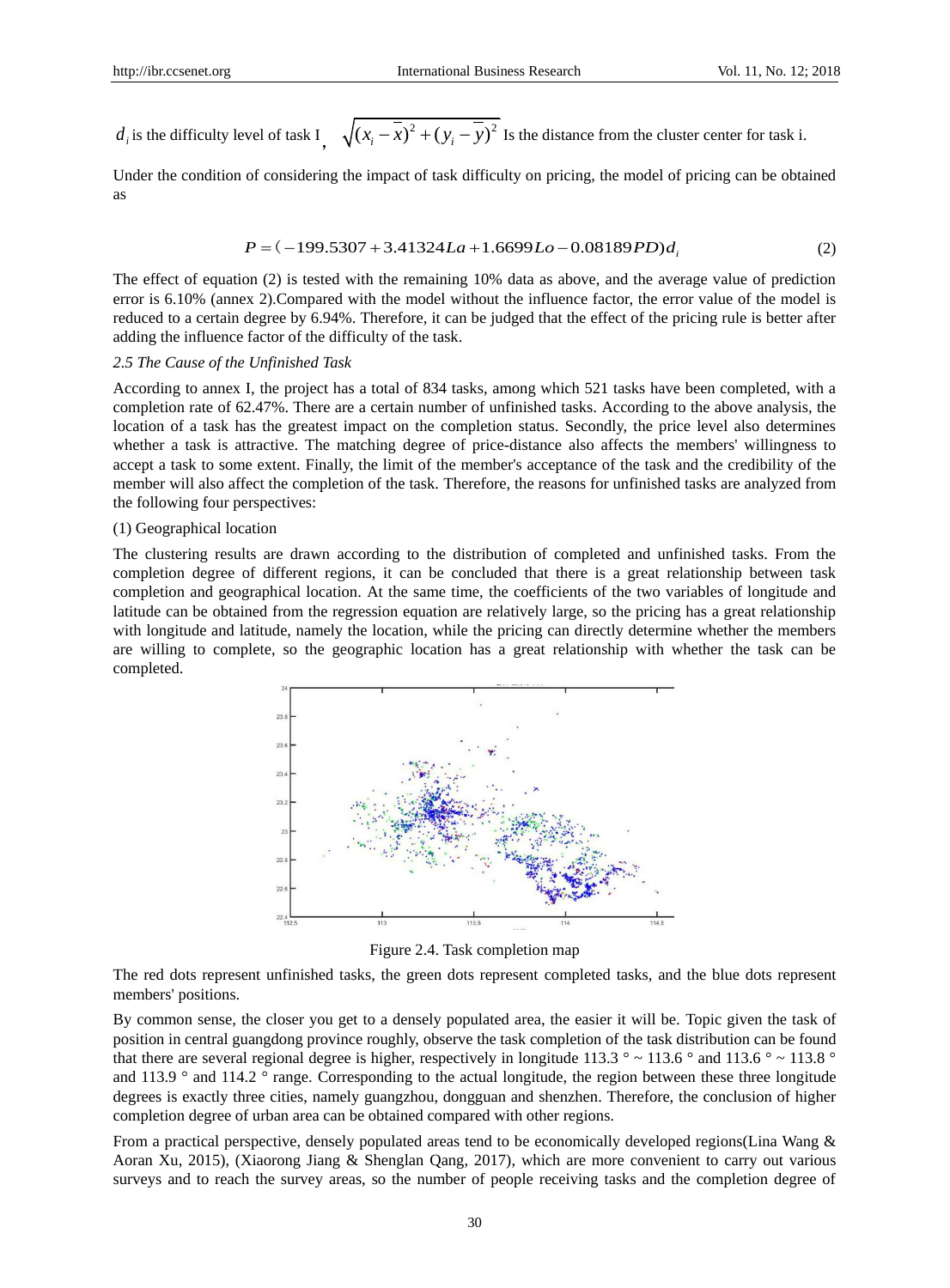tasks are relatively high. Non-urban areas are relatively less complete due to the inconveniences in various aspects of the survey process. Therefore, the unfinished task may be caused by the unreasonable geographical location of the task.

## (2) Reasons for price

Price is the most important factor to determine whether a task can be accepted and completed. The task is divided into two groups according to its completion, and the price tag of the two groups is analyzed for difference. Since the two groups of data are numerical data and there is no correlation, k-w test is adopted to analyze the difference between the two groups of data. The test results showed that P value was less than 0.005 and the original hypothesis was rejected, so there was a significant difference between the two groups of prices. Therefore, the unfinished task may be caused by unreasonable price setting.

### (3) Reasons for price-distance match

According to the above analysis, when the task is located far away from the urban area, the difficulty will increase accordingly. At this point, the platform needs to increase the price of this task before anyone can accept it. When the distance of the task increases and the price does not increase accordingly, the task will be difficult to complete. Therefore, the price and location mismatch of the task will also make it difficult to complete. This factor is reflected in the P-D (price - distance) matching factor above.

# (4) Reasons for membership

As can be seen from the attachment given in the title, members with high reputation in the platform are preferred to start the task selection, and the task quota is larger. Theoretically, people with high credibility should accept more tasks, but in fact, the platform stipulates the scheduled task limit for everyone. As a result, some tasks cannot reach people with high credibility, and finally, some tasks may not be completed.

According to the observation in annex 2, there are a large number of members with low reputation. Although members with high reputation can choose tasks first, due to the limitation of the scheduled task limit and the difference in number, there will still be many tasks that are selected by members with low reputation, resulting in the failure to complete the task (Huang limei, 2016).

The number and distribution of members will also lead to the low degree of task completion. In large cities like guangzhou and shenzhen, the number of members will far exceed the number of tasks, so there will be member competition for tasks and member resource waste with low reputation. In non-large cities such as dongguan, the number and distribution of members are well matched with the task, and there will be no waste or competition, which may be the reason why the task completion level in dongguan is much higher than that in guangdong and shenzhen.

#### **3. Establishment of New Pricing Scheme**

#### *3.1 Improvement Direction of the New Scheme*

First, from the regression equation in question (1), it can be known that the pricing and location of the task have a direct relationship, and the p-d interaction factor also reflects the relationship between location and price. The influencing factors also measure the difficulty of the task from its position. Therefore, it can be judged that the main reason why the task cannot be completed is that the task is located at a far distance and is difficult to complete. Although the price has been improved to a certain extent, it is still not enough to motivate members to complete the task.

Therefore, from the perspective of task location, draw a circle with task coordinates as the center. According to the principle of nearby assignment, find the minimum radius to reasonably allocate each task. The longer the radius is, the more difficult it is to complete the task, so the price should be raised to make members accept the task. The task is priced according to the length of the radius.

## *3.2 Establishment of Dynamic Partition Pricing Scheme*

-

Build a matching model centered on the task location, and match each task with the member nearest to him according to the principle of "optimal proximity". The principle of "proximity optimization" is to assign tasks to members closest to the task point within a circle of radius<sup>1</sup>.

<sup>&</sup>lt;sup>1</sup>The allocation of taxi resources in the era of "Internet  $+$ ", 2015 excellent paper of Chinese university students' mathematical modeling contest.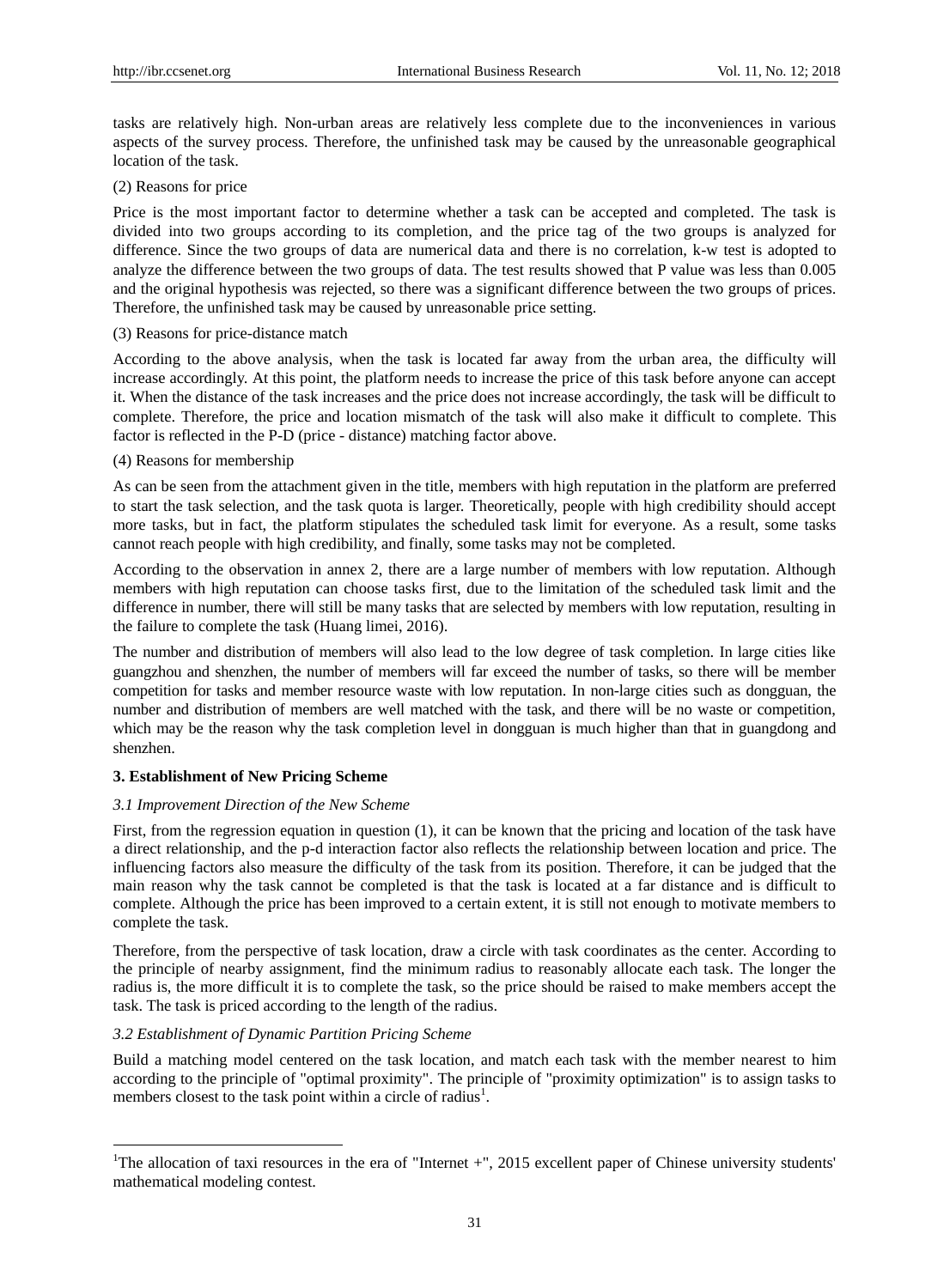Since the data obtained from the appendix of the subject is the longitude and latitude coordinates of the task point, and the radius is the plane radius when the circle is drawn, it is necessary to convert the longitude and latitude to the plane distance. By referring to the data, the following method can be used to calculate the distance between any two points on the surface of the map<sup>2</sup>

The Longitude and Latitude coordinates of point A are (LonA, LatA), and the Longitude and Latitude of point B are (LonB, LatB). According to the datum of Longitude of 0 degree Longitude, the value of Longitude of east Longitude, minus Longitude of west Longitude, 90-latitude of north Latitude and 90+Latitude of south Latitude are (MLonA, MLatA) and (MLonB, MLatB).Based on the triangulation, the following formula for calculating the distance between two points can be obtained: Eq. minus Longitude of west Longitude, 90-latitude of north Latitude and 90+Latitude of south on A, MLatA) and (MLonB, MLatB). Based on the triangulation, the following formula for cose between two points can be obtained:

$$
K_0 = \sin(MLatA) * \sin(MLatB) * \cos(MLotA - MLotB) + \cos(LatA) * \cos(MLatB)
$$

$$
D_0 = R_1 * \arccos(K_0) * \text{Pi}/180
$$

 $D_0$ <sub>Is</sub> the spherical distance between two points,,  $K_0$  Is the radius of neighborhood,  $R_1$  has the same units as  $D_0$ , If we use 6371.004 kilometers as the radius, then  $D_0$  is in kilometers.

The distance between the two points mentioned above can be correspondingly replaced by the distance formula  $D_0(A, B)$  here. Thus, the radius of the neighborhood is a set of values.

Since the assignment is based on the proportion of the quota, So the data structure of the member is represented Since the assignment is based on the proportion of the quota, So the data structure of the member is represented as  $V(j)(Lo(j), La(j), PM(j), j = 1, 2, \dots, 1877)$ ,  $V(j)$  represents the data structure of the th member, *Lo(j)* is the Longitude for the  $\hat{J}$  th member, *La(j)* is the latitude for the  $\hat{J}$  th member, *PM(j)* is the

percentage of the JTH member's scheduled task limit in the total task limit.  
\n
$$
PM(j) = \frac{M(j)}{\frac{1877}{2}} , \quad j = 1, 2, 3 \cdots , \quad 1877
$$
\n
$$
M(j)
$$

Corresponding to the member's data structure, the data structure of the task is represented as Corresponding to the member's data structure, the data structure of the task is represented as  $T(i)(Lo(i), La(i), PP(i), i = 1, 2, \cdots, 835)$ ,  $T(i)$  represents the data structure of task i,  $PP(i)$  is the proportion of the price of task i in the total task price.

$$
PP(i) = \frac{M(i)}{\sum_{i=1}^{835} M(i)}, \quad i = 1, 2, 3 \cdot \cdots, 835
$$

It can be predicted that the larger the radius is, the more difficult it is to find matching members, and a higher price should be defined for this task. According to the above formula of calculating spherical distance by longitude and latitude, the shortest distance between any two task points in annex I is 0.17km and the longest distance is 13.50km.Therefore, the shortest distance and the furthest distance are used as extreme values of the radius taken, and 40 radii are taken at intervals of 0.33km to test the minimum radius that each task point can match to the member one by one.

Table 3.1. The value of the radius and corresponding serial number

-

| Number<br>в.<br>the contract of the contract of |               |      |            | $\cdots \cdots$ |                    | 40                   |
|-------------------------------------------------|---------------|------|------------|-----------------|--------------------|----------------------|
| Radius<br><sub>km</sub>                         | $\sim$<br>v.i | U.OU | $\sim\sim$ |                 | $\sim$<br>. .<br>. | $\sim$ $\sim$ $\sim$ |

For  $K_0(k, k = 1, 2 \cdots 40)$  and then define the radius of the tasks  $\hat{i}_{\text{th}} Mat(i)$  matching degree, because of the

task assignment is, in fact, according to the proportion of reserve quota when to, when the price of the  $\dot{l}$  th a task

<sup>&</sup>lt;sup>2</sup>The allocation of taxi resources in the era of "Internet  $+$ ", 2015 excellent paper of Chinese university students' mathematical modeling contest.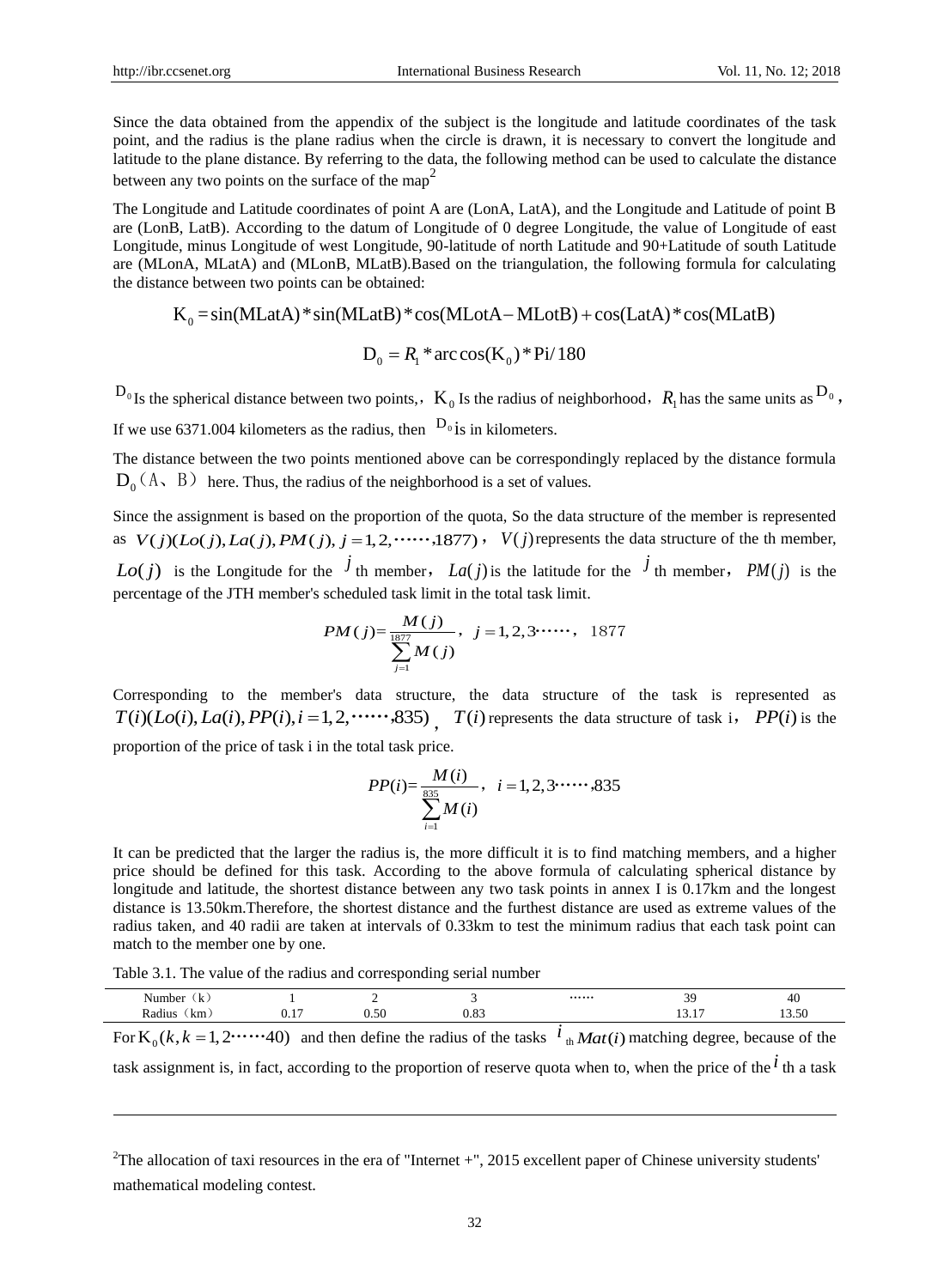in the price of all tasks in  $PP(i)$  is higher than the proportion of greater than or equal to the first  $j_{\text{th}}$  a member of the limitation of scheduled tasks in addition limitation when the proportion of  $PM(j)$ , can match, the matching degree is defined as 1, otherwise the matching degree is defined as 1. Use the formula expressed by:<br>  $M_{\text{eff}}$   $\sum_{i=1}^{n} \frac{PP(i) < PM(j)}{P(N(j))}$ 

$$
Mat(i, K_0) = \begin{cases} 1 & PP(i) < PM(j) \\ -1 & PP(i) \ge PM(j) \end{cases}
$$

*Mat*(*i*, **K**<sub>0</sub>) is the match degree of the ith task when the radius is  $K_0(k, k = 1, 2 \cdot \cdot \cdot \cdot \cdot \cdot 40)$ 

According to the principle of "optimal proximity", the goal is to determine the price of a task point according to the minimum radius of a task point. Therefore, the programming model can be established with the minimum matching as the objective function, so as to obtain the minimum radius of each task point. The planning model is min ( ) min ( )= 1 1,2 40 1,2. *k i Mat i k k i* , , as follows:

$$
k_{\min}(i) = \min_{k} \{ Mat(i, k) = -1, k = 1, 2 \cdot \cdots \cdot 40 \}, i = 1, 2 \cdot \cdots \cdot 835
$$
  
*S.t.*  $Mat(i, K_0) = \begin{cases} 1 & PP(i) < PM(j) \\ -1 & PP(i) \ge PM(j) \end{cases}$ 

 $k_{\min}(i)$  is the sequence number of the minimum radius taken for the task point i, *Mat(i, k)* is the match degree of the first task point at the i-th radius.

With matlab, the minimum radius corresponding to each task point in annex 1 can be obtained. After analysis, the minimum distance is 0.17km, which should correspond to the minimum price of 65 yuan, and the maximum distance of 13.50km, which should correspond to the maximum price of 85 yuan. Because the farther the distance, the higher the price, so the distance and the price one-to-one correspondence, can get the most suitable price that should be set for each task point in annex I. Limited by space, only part of the result is shown below.

|  | . . |      |  |
|--|-----|------|--|
|  |     | $-1$ |  |
|  |     |      |  |

Table 3.2. Comparison of data indexes between the original scheme and the new scheme

|             |             |             | -----                   |          | ------------      |           |
|-------------|-------------|-------------|-------------------------|----------|-------------------|-----------|
| Task number | latitude    | longitude   | The<br>original<br>plan | new plan | original<br>price | new price |
| A0100       | 22.61177508 | 114.0380587 | 66.5                    | 66.0     |                   |           |
| A0101       | 22.73006657 | 114.0666477 | 69.0                    | 66.5     |                   |           |
| A0102       | 22.65235376 | 113.9299125 | 67.5                    | 70.0     |                   |           |
| A0103       | 22.71365257 | 114.0652375 | 68.5                    | 66.0     |                   |           |
| A0104       | 22.56073431 | 113.8900779 | 67.5                    | 70.0     |                   |           |
| A0105       | 22.67343353 | 113.8257052 | 67.0                    | 65.0     |                   |           |
| A0106       | 22.59155498 | 114.1259102 | 66.5                    | 67.5     |                   |           |
|             |             |             |                         |          |                   |           |

*3.3 Comparison of Pricing Schemes*

The pricing of each task under the new pricing scheme is calculated above, and the task completion degree under the new scheme should be compared with the task completion degree under the original pricing rules to analyze whether the new scheme has effectively improved the situation that the task cannot be completed. Use surfer8.0 software to make the price distribution diagram under the new pricing scheme: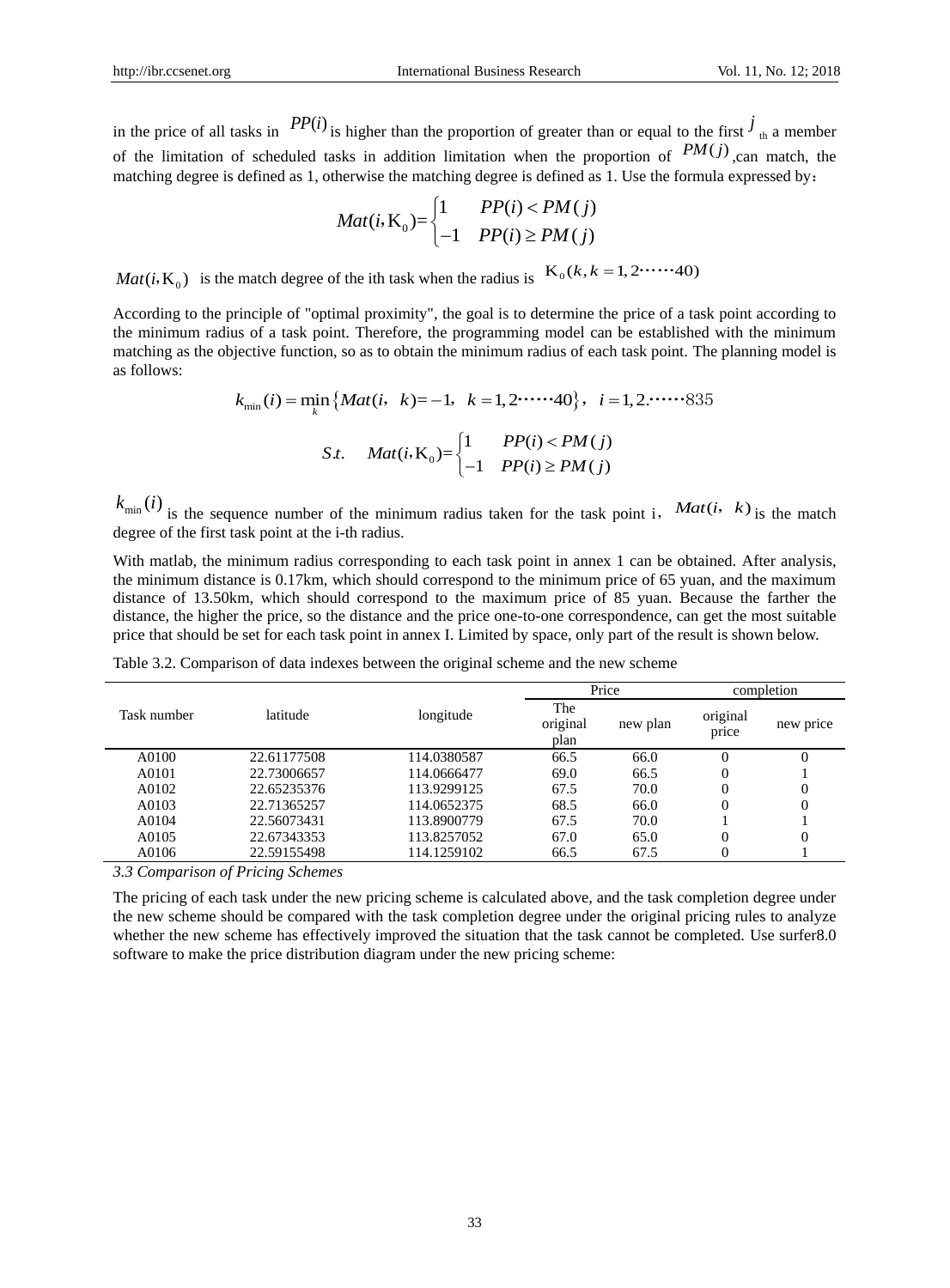

Figure 3.1. Pricing scenarios for different regional missions under the new programme

Compared with the original price distribution diagram (figure 2-3), it can be seen that the dark areas are obviously increased, so the task price under the new scheme is improved compared with the old one.

Although the price under the new plan has been increased, there will still be members who think the price is low and do not finish the task. Therefore, it is necessary to establish a price discrimination value. When the task price is higher than the discrimination value, the task can be completed; otherwise, the task cannot be completed. This paper measures task price with unit distance gain.

In fact, the differentiating value of the price can be interpreted as the minimum and minimum that members are willing to complete the task. For completed tasks, the value of this differentiation is the ratio of the gain to the distance of the task with the maximum distance; for unfinished tasks, this critical value is the ratio of the gain to the distance of the task with the minimum distance.

If this condition holds, the distinction between completed and unfinished tasks should be similar. The differentiated price is 6.3 yuan /km after calculation. The formula is as follows:

$$
CP(i) = \begin{cases} 1 & P_r > P_{rm} \\ 0 & P_r < P_{rm} \end{cases}
$$

 $CP(i)$  is the completion status of task i,  $P_r$  is the actual unit distance gain,  $P_{rm}$  is the differential value of the distance gain。When the actual task price is higher than the differentiated value, the task can be completed, which is denoted by "1"; otherwise, the task cannot be completed, which is denoted by "0".

This evaluation standard is used to compare the price of each task under the new pricing scheme with the price difference to obtain the degree of completion. A total of 835 missions were completed, with 565 completed tasks and a completion rate of 67.66%.Under the original pricing scheme, there were 835 tasks, of which 521 were completed, with a completion rate of 62.47%.Compared with the original pricing scheme, the completion degree of the new pricing scheme is increased by 8%, indicating that the new pricing scheme is effective.

#### **4. Task Packaging Model**

It can be seen from the above analysis that whether a member can complete the task depends largely on the income per unit distance when he completes the task. The more concentrated task distribution enables members to complete more tasks in one area, thus the benefit per unit distance will be improved; The distributed task distribution requires members to go to different regions to complete the task, which will reduce the income per unit distance of members, thus causing users to scramble to choose the tasks distributed together. To further optimize the model, we need to adjust the distributed intensive and dispersed tasks on the price, and minimize the impact of the location distribution on the task completion.

#### *4.1 Task Packaging Model Based on "Small World"*

It can be seen from the observation data that the amount of data given in the appendix of the question is large, and it is difficult to determine the packaging model directly from the density of original data analysis. After observation analysis, as to make the task of distribution of middle latitude for 23  $\degree \sim 23.2 \degree$ , longitude 113.2  $\degree \sim$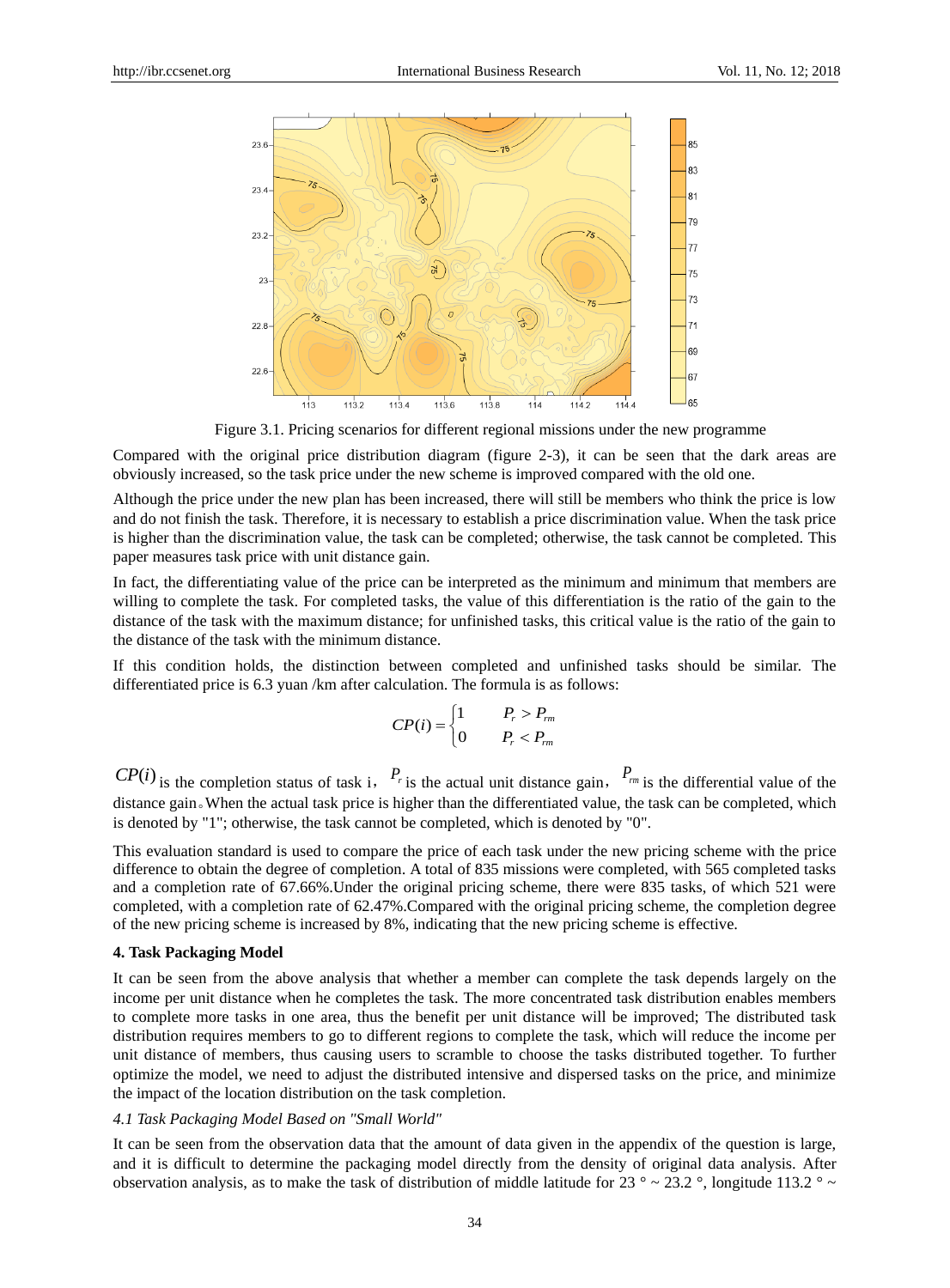113.4 ° area more reasonable distribution of tasks and membership on this article selects the area as a "small world", it is a small world and realistic factors, just model is relatively simple, easy to analysis.You can simulate realistic task packaging by analyzing small world models.In the small world, the grid is used to divide the small world into 5\*5 regions. The results are as follows:



Figure 4.1. The regional division diagram of the "small world" model

Tasks in a grid are relatively concentrated and can be packaged, and tasks in a grid can be considered as a package. When not packaged, the task is independent, task of data structure for price} {the longitude, latitude, task, when in the grid data is packaged as a "package", after the package has become a task points set, the package of data structure is defined as {latitude and longitude, the package price, package contains singular}, parcel is belong to latitude and longitude of the center of the grid longitude and latitude.(see annex iv for the specific values of each package data structure in the small world).In this way, each package is equivalent to a task point, so that we can consider the pricing model of combining tasks and distributing them together.

#### *4.2 The Creation of a Price Correction Function*

According to the above analysis, the packages with a relatively concentrated task distribution will lead to the selection of users, while the willingness of parcel users with a relatively dispersed task is not very strong. Considering this reason, the task is more dispersed task completion after packaging will become low, in order to reduce the effects of task distribution density of the results of packaging, need to adjust the price, different package for intensive task distribution to adjust prices, making as much as possible and complete the package can be member to choose.

As the title suggests, in principle, the more creditworthy a member is, the higher the priority of starting a task, and the higher the priority. High-priority members will give priority to tasks with high income per unit distance. As a result of delayed selection, members with low priority are often unable to select some tasks with high income. Over time, this phenomenon will lead to higher priority members with higher priority and less priority members will not be able to receive tasks.

Based on the above considerations, this paper defines a price correction factor to adjust the price.

Each grid represents a unit area. The more tasks within the unit area, the denser the task distribution within the package, and the less tasks within the unit area, the more dispersed the task distribution within the package. Under normal circumstances, the price of the package should be the sum of the price of each task within the package. In order to reduce the effect of task distribution density, the price of package should be reduced to reduce the choice willingness of members. For packages with distributed tasks, the price should be increased to encourage more members to choose.

The above idea of price correction is expressed in the mathematical equation, that is, when the number of tasks contained in the package is small, the price of the package should be greater than the value added directly to the price; when the number of tasks contained in the package is large, the price of the package will be less than the value added directly to the price.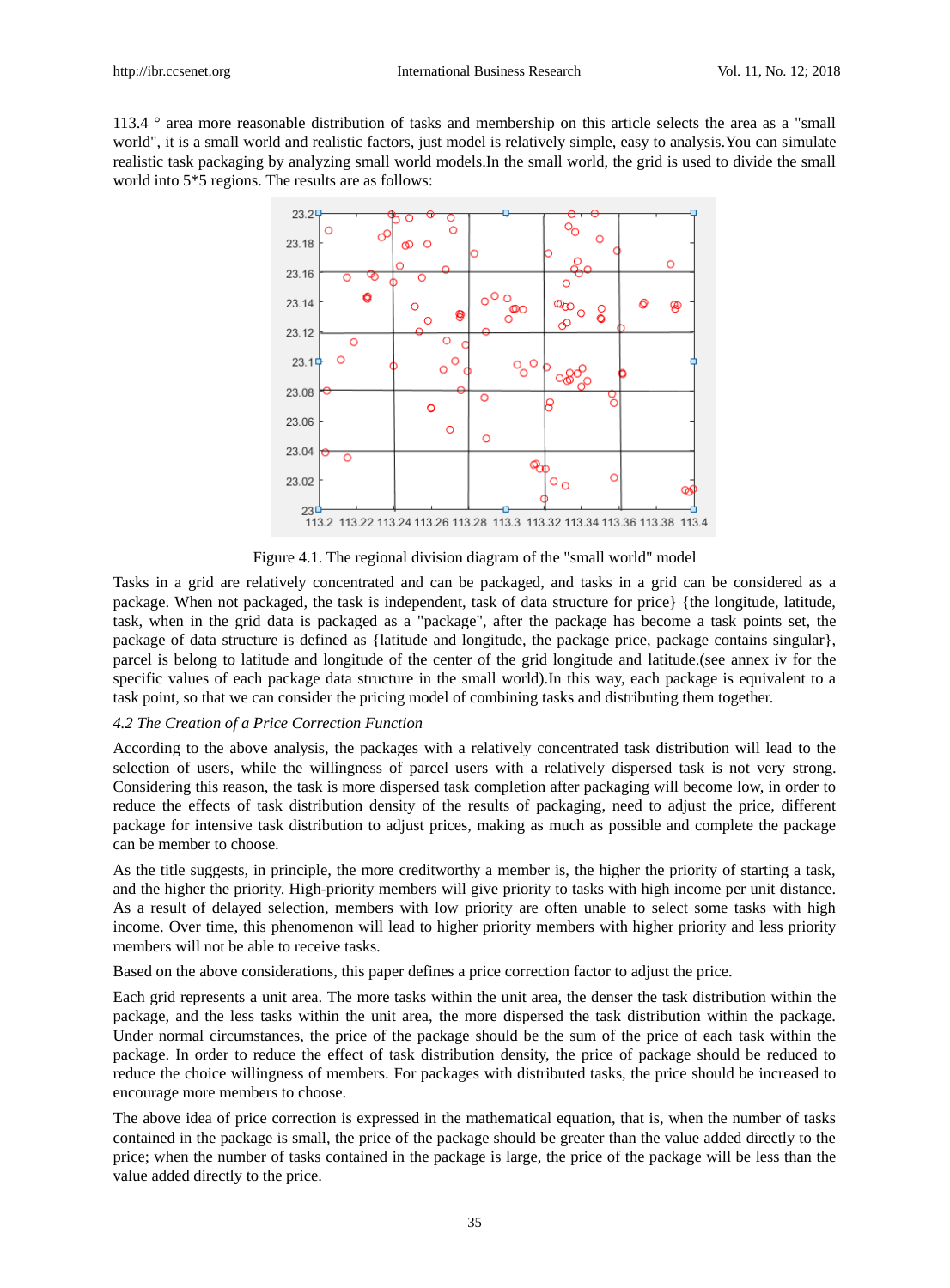

According to the data structure wrapped in the small world, the function image is fitted as follows:

Figure 4.2. A fitting diagram of the package data

As shown in the figure, if the singular number contained in the package is taken as the independent variable and the package price obtained by simple summation is the dependent variable, the blue line in the figure above can be obtained. Based on the above considerations, it can be seen from the mathematical knowledge that the growth rate of the logarithm function is decreasing with the independent variable, so the logarithm function is adopted to correct the price. By fitting the logarithmic function with data, the logarithm formula is  $y=ln x - 200$ . It can be seen from the curve that when the singular number of the package is below 12, the revised price of the package with less tasks increases to a certain extent, which will improve the hospital where members complete the package with less tasks. For packages with more than 12 tasks, the revised price will be reduced to a certain extent, which will reduce the number of members competing for such packages. Therefore, theoretically, the new plan effectively considers the impact of packaging on pricing and further optimizes the pricing model.

## *4.3 Model Comparison*

Theoretically, the packaged pricing model takes into account more comprehensive factors, making the model more optimized.It is also necessary to analyze the effects of the model based on actual data.

Using matlab to solve the pricing under the new scheme, the package is equivalent to a single task in the previous problem. Based on the second part, the completion of the task is measured based on the idea of distinguishing values, and the change of completion degree is analyzed. The calculated completion rate of the task under this scheme is 72%, which is 4.34% higher than the original completion rate, indicating that the pricing scheme considering the packaging situation is better.

## **5. Evaluation and Improvement of the Model**

## *5.1 Advantages of the Model*

(1) In the first part, the p-d interaction factor and the difficulty of the task were added to consider the impact on price, making the perspective more comprehensive.

(2) In the second part, the measurement index to evaluate the matching degree of the task is given, and the task is priced according to the measurement index, so the pricing is more accurate.

(3) In the third part, the analysis of the general situation of package pricing through the small-world model not only simplifies the analysis process, but also is representative.

# *5.2 Disadvantages of the Model*

(1) Due to the small amount of data given in the annex, the impact of some factors cannot be specifically considered, leading to the inability to consider the factors affecting pricing more comprehensively.

(2) In practice, there may be some influences of personal preference and some random factors when members complete tasks, so there may be some deviations in the results obtained.